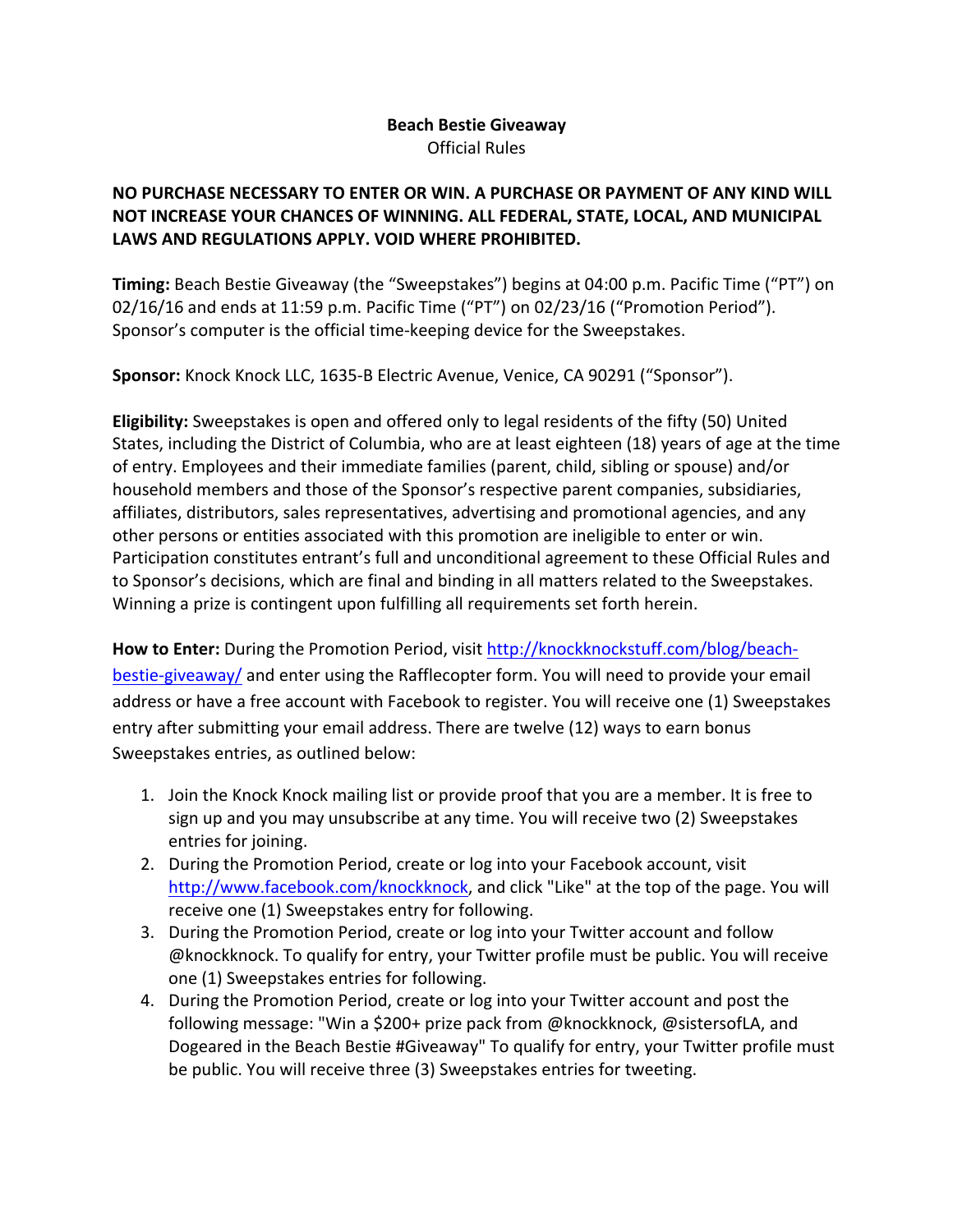- 5. During the Promotion Period, create or log into your Pinterest account and follow Knock Knock at http://www.pinterest.com/knockknock. To qualify for entry, your pin page must be public. You will receive one (1) Sweepstakes entries for following.
- 6. During the Promotion Period, create or log into your Pinterest account and pin the photo at the following page: http://knockknockstuff.com/blog/beach-bestie-giveaway. To qualify for entry, your pin page must be public. You will receive three (3) Sweepstakes entries for pinning.
- 7. During the Promotion Period, create or log into your Instagram account and follow Knock Knock at http://www.instagram.com/knockknock. You will receive one (1) Sweepstakes entries for following.

Limit: Twelve (12) entries per person, per email address, per Promotion Period. Attempts to obtain more than the stated number of entries by using multiple/different email addresses, identities, registrations, and logins, or any other methods, will void that entrant's entries and entrant may be disqualified. Use of any automated system to participate is prohibited and will result in disqualification. In the event of a dispute as to any registration, the authorized account holder of the email address used to register will be deemed to be the entrant. The "authorized account holder" is the natural person assigned an email address by an Internet access provider, online service provider, or other organization responsible for assigning email addresses for the domain associated with the submitted address. Each potential winner may be required to show proof of being the authorized account holder.

**Winner Selection**. On or about 02/24/16 Sponsor will select one (1) entry for the prize described below in a random drawing of all valid entries received. The entrants will be contacted using the email address provided with the entry and may be awarded the prize (subject to verification of eligibility and compliance with the terms of these rules). Sponsor's decisions as to the administration and operation of the Sweepstakes and the selection of the potential winner is final and binding in all matters related to the Sweepstakes. Failure to respond to the initial verification contact within five (5) days of notification will result in disqualification. If a potential winner of any prize cannot be contacted or if the prize or prize notification is returned as undeliverable, potential winner forfeits prize. In the event that a potential winner of a sweepstakes prize is disqualified for any reason, Sponsor may award the applicable prize to an alternate winner by random drawing from among all remaining eligible entries. Prizes will be fulfilled approximately two to three weeks after the conclusion of the Sweepstakes.

**Sweepstakes Prize**: One (1) Grand Prize Winner, upon confirmation of eligibility, will receive the following prize package: Two (2) Knock Knock Why You're My Bestie Fill in the Love™ Journals, two (2) Sisters of Los Angeles Surf Sand Love Beach Towels, and two (2) Dogeared Best Friends Elephant Necklaces. Approximate retail value of prize package is ("ARV"): \$214.00. Odds of winning a prize depend on the number of eligible entries received during the Promotion Period. Prizes are non-transferable and no substitution will be made except as provided herein at the Sponsor's sole discretion. Sponsor reserves the right to substitute any listed prize for one of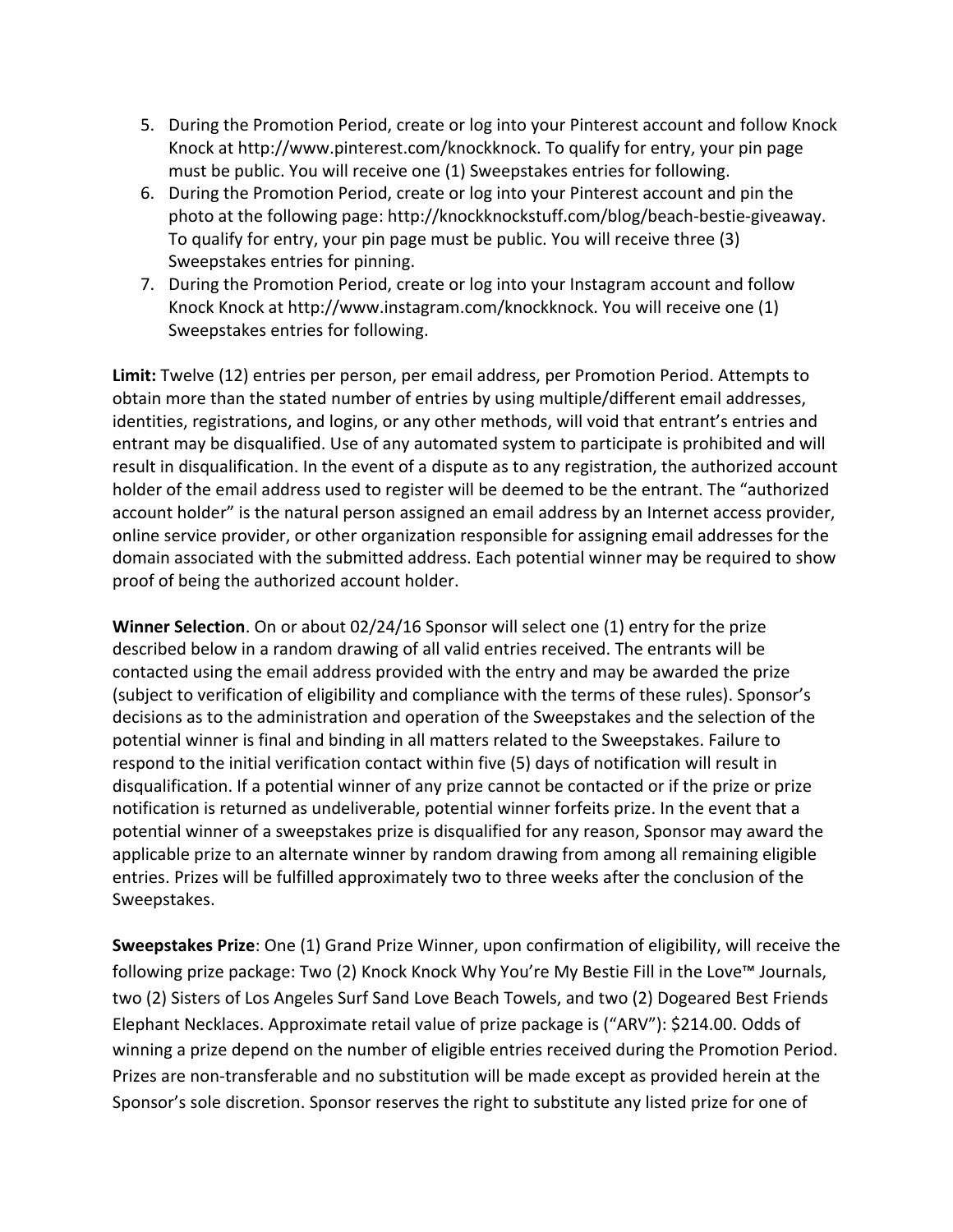equal or greater value for any reason. Any prizes pictured in point-of-sale, online, television, and print advertising, in promotional packaging, and in other Sweepstakes materials may be for illustrative purposes only. All details and other restrictions of the prize(s) not specified in these Official Rules will be determined by Sponsor in its sole discretion. Winners are responsible for all taxes and fees associated with prize receipt and/or use. Limit: one (1) Grand Prize per person. 

**Release:** By receipt of any prize, winners agree to release and hold harmless Sponsor and its respective subsidiaries, affiliates, suppliers, distributors, advertising/promotion agencies, and prize suppliers, and each of their respective parent companies and each such company's officers, directors, employees and agents (collectively, the "Released Parties") from and against any claim or cause of action, including, but not limited to, personal injury, death, or damage to or loss of property, arising out of participation in the Sweepstakes or receipt or use or misuse of any prize. The Released Parties have not made any warranty, representation or guarantee express or implied, in fact or in law, with respect to any prize, including, without limitation, to such prize's quality or fitness for a particular purpose.

**Publicity:** Except where prohibited, participation in the Sweepstakes constitutes each winner's consent to Sponsor's and its agents' use of winner's name, likeness, photograph, voice, opinions, content and information submitted for contest, and/or hometown and state or province for promotional purposes in any media, worldwide, without further payment or consideration.

**General Condition**s: Sponsor reserves the right to cancel, suspend, and/or modify the Sweepstakes, or any part of it, if any fraud, technical failures, or any other factor beyond Sponsor's reasonable control impairs the integrity or proper functioning of the Sweepstakes, as determined by Sponsor in its sole discretion. Sponsor reserves the right in its sole discretion to disqualify any individual it finds to be tampering with the entry process or the operation of the Sweepstakes or to be acting in violation of the Official Rules of this or any other promotion or in an unsportspersonlike or disruptive manner. Any attempt by any person to deliberately undermine the legitimate operation of the Sweepstakes may be a violation of criminal and civil law, and, should such an attempt be made, Sponsor reserves the right to seek damages from any such person to the fullest extent permitted by law. Sponsor's failure to enforce any term of these Official Rules shall not constitute a waiver of that provision. These Official Rules cannot be modified or amended in any way except in a written document issued in accordance with law by a duly authorized representative of Sponsor. The invalidity or unenforceability of any provision of these Official Rules shall not affect the validity or enforceability of any other provision. In the event that any provision is determined to be invalid or otherwise unenforceable or illegal, these Official Rules shall otherwise remain in effect and shall be construed in accordance with their terms as if the invalid or illegal provision were not contained herein.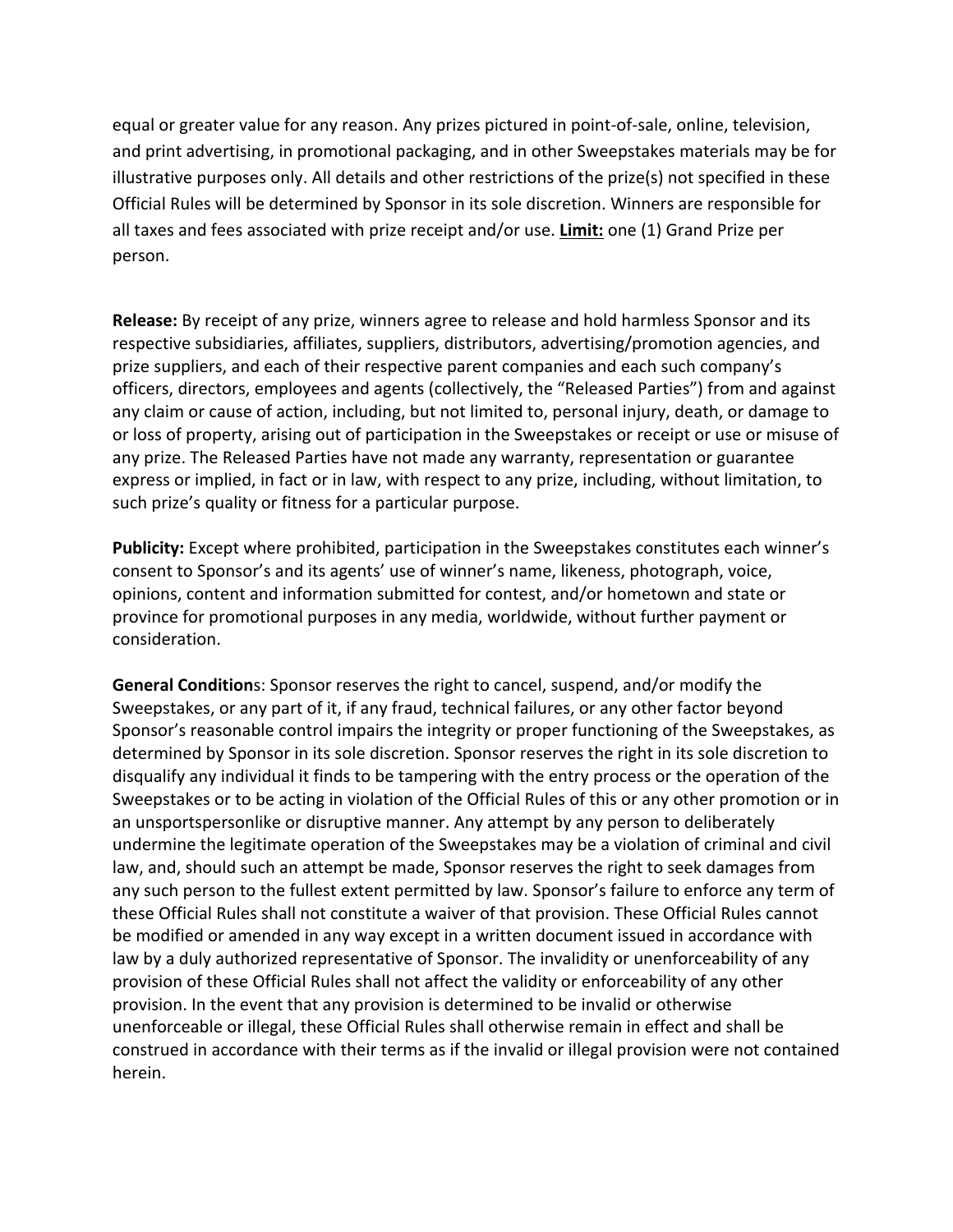Limitations of Liability: The Released Parties are not responsible for: (1) any incorrect or inaccurate information, whether caused by entrants, printing errors, or by any of the equipment or programming associated with or utilized in the Sweepstakes; (2) technical failures of any kind, including, but not limited to malfunctions, interruptions, or disconnections in phone lines or network hardware or software; (3) any damage to an entrant's, or any other person's, computer system which is occasioned by participating in the Sweepstakes; (4) unauthorized human intervention in any part of the entry process or the Sweepstakes;  $(5)$ technical or human error which may occur in the administration of the Sweepstakes or the processing of entries; (6) late, lost, undeliverable, damaged or stolen mail; or (6) any injury or damage to persons or property which may be caused, directly or indirectly, in whole or in part, from entrant's participation in the Sweepstakes or receipt or use or misuse of any prize. If for any reason an entrant's entry is confirmed to have been erroneously deleted, lost, or otherwise destroyed or corrupted, entrant's sole remedy is another entry in the Sweepstakes, if it is possible. If the Sweepstakes, or any part of it, is discontinued for any reason, Sponsor, at its discretion, may elect to hold a random drawing from among all eligible entries received up to the date of discontinuance for any or all of the prizes offered herein. No more than the stated number of prizes will be awarded. In the event that production, technical, seeding, programming, or any other reasons cause more than the stated number of prizes as set forth in these Official Rules to be available and/or claimed, Sponsor reserves the right to award only the stated number of prizes by a random drawing among all legitimate, unawarded, eligible prize claims.

**Disputes:** Entrant agrees that: (i) any and all disputes, claims, and causes of action arising out of or connected with this Sweepstakes, or any prizes awarded, other than those concerning the administration of the Sweepstakes or the determination of the winner, shall be resolved individually, without resort to any form of class action; (ii) any and all disputes, claims, and causes of action arising out of or connected with this Sweepstakes, or any prizes awarded, shall be resolved exclusively by the United States District Court or the appropriate California State Court located in the County of Los Angeles; (iii) any and all claims, judgments, and awards shall be limited to actual out-of-pocket costs incurred, including costs associated with entering this Sweepstakes, but in no event attorneys' fees; and (iv) under no circumstances will entrant be permitted to obtain awards for, and entrant hereby waives all rights to claim punitive, incidental, and consequential damages and any other damages, other than for actual out-ofpocket expenses, and any and all rights to have damages multiplied or otherwise increased. SOME JURISDICTIONS DO NOT ALLOW THE LIMITATIONS OR EXCLUSION OF LIABILITY FOR INCIDENTAL OR CONSEQUENTIAL DAMAGES, SO THE ABOVE MAY NOT APPLY TO YOU. All issues and questions concerning the construction, validity, interpretation, and enforceability of these Official Rules, or the rights and obligations of the entrant and Sponsor in connection with the Promotion, shall be governed by, and construed in accordance with, the laws of the State of California, without giving effect to any choice of law or conflict of law rules (whether of the State of California or any other jurisdiction), which would cause the application of the laws of any jurisdiction other than the State of California.